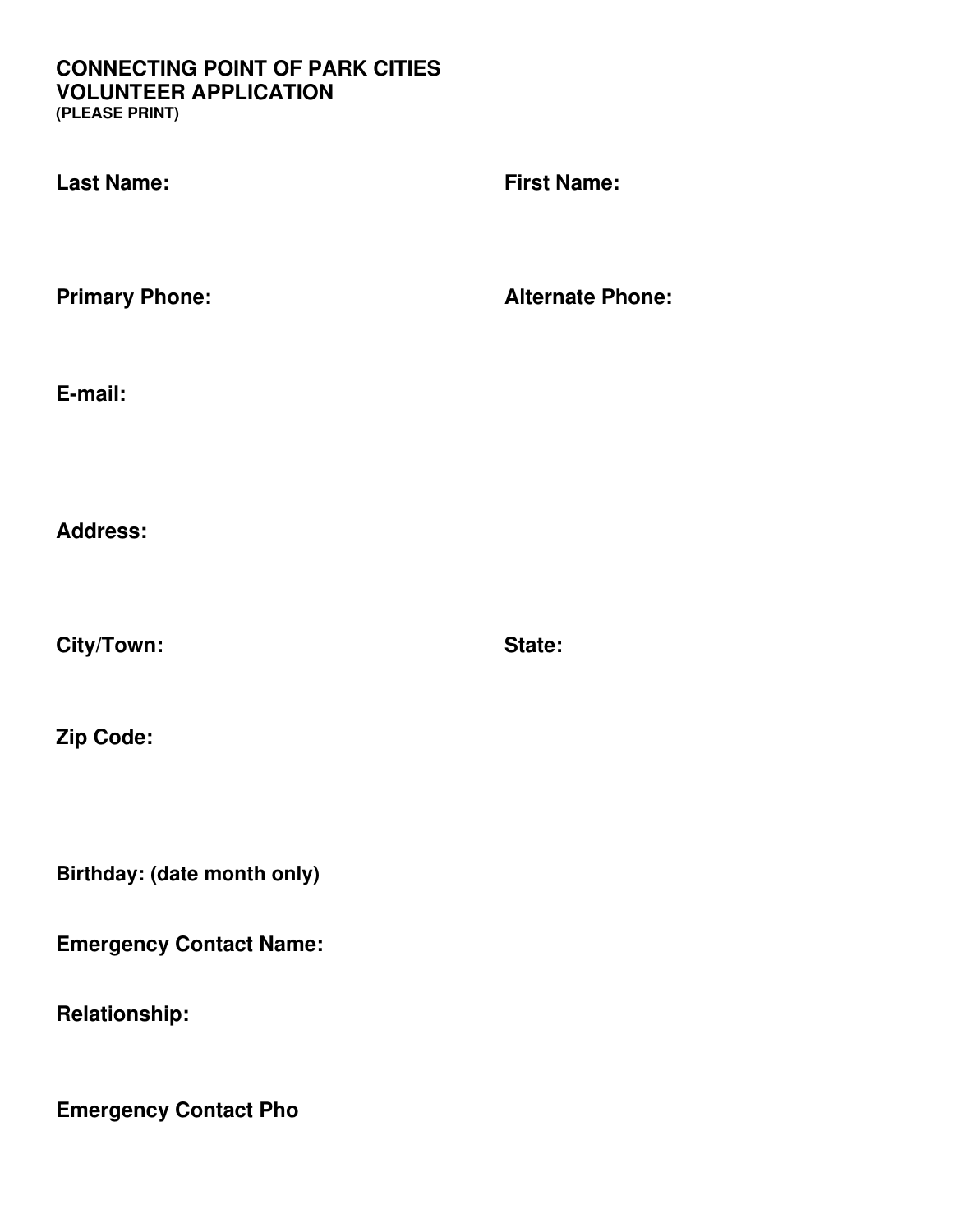# **CONNECTING POINT OF PARK CITIES page 2 of 3 VOLUNTEER APPLICATION**

#### **Volunteer Interests:**

F 1 \* 1 \* 1<br>'SEP'SEP'

# **Volunteer Skills:**

 (example: Admin: mail sorting, data entry, etc., Securing Supplies or Auction Items FERTE FACIlity repairs, painting, gardening, Fundraising: Committee Participation StepsenSocial Media: Writing, Public Speaking, StepsenTeaching: Hobbies, Self-Development)

#### **Volunteer Availability:**

Please list days, time and frequency of your volunteer availability.